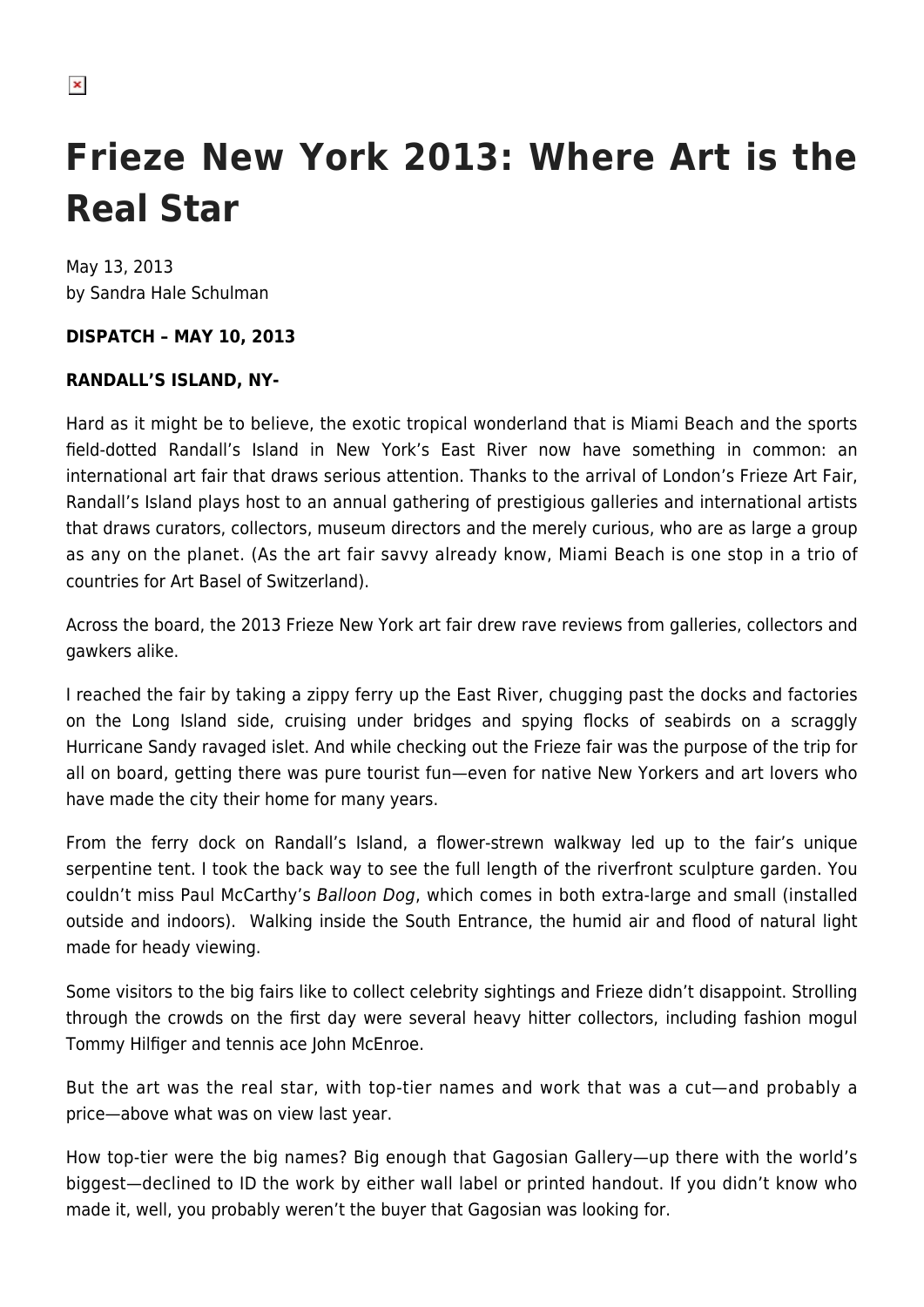And while the big international art fairs in major urban centers will always spark snarky comments that it's more about the money—who's got it, who's spending it, and how much collectors are willing to pay—than it is about the art, included with this account are a few of the impressive works that caught my eye out of the thousands of pieces on view at this year's Frieze New York.

Regardless of the size of your bank account, the 180 galleries gathered in the Frieze tent provided enough stimulating work to satisfy even the largest appetite for art.

# $\pmb{\times}$

Drywaller's Boombox by Rodney Graham, 2013. Painted Aluminum Lightbox. 303 Gallery. Photo by Sandra Hale Schulman.

## $\pmb{\times}$

Fortini by Saint Clair Cemin, 2013. Metal, glass. Paul Kasmin Gallery. Photo by Sandra Hale Schulman.

## $\pmb{\times}$

Untitled Hood by Richard Prince, 2002. Fiberglass, Bondo, acrylic, and wood. Gagosian Gallery. Photo by Sandra Hale Schulman.

## $\pmb{\times}$

Vitrine Murale by Thomas Hirschorn, 2007. Mannequin heads, prints, tape, cardboard. Galerie Chantal Crousel. Photo by Sandra Hale Schulman.

# $\pmb{\times}$

Mix (Americana) by Alexandre da Cunha, 2013. Found cement mixer and wooden blocks. CRG Gallery. Photo by Sandra Hale Schulman.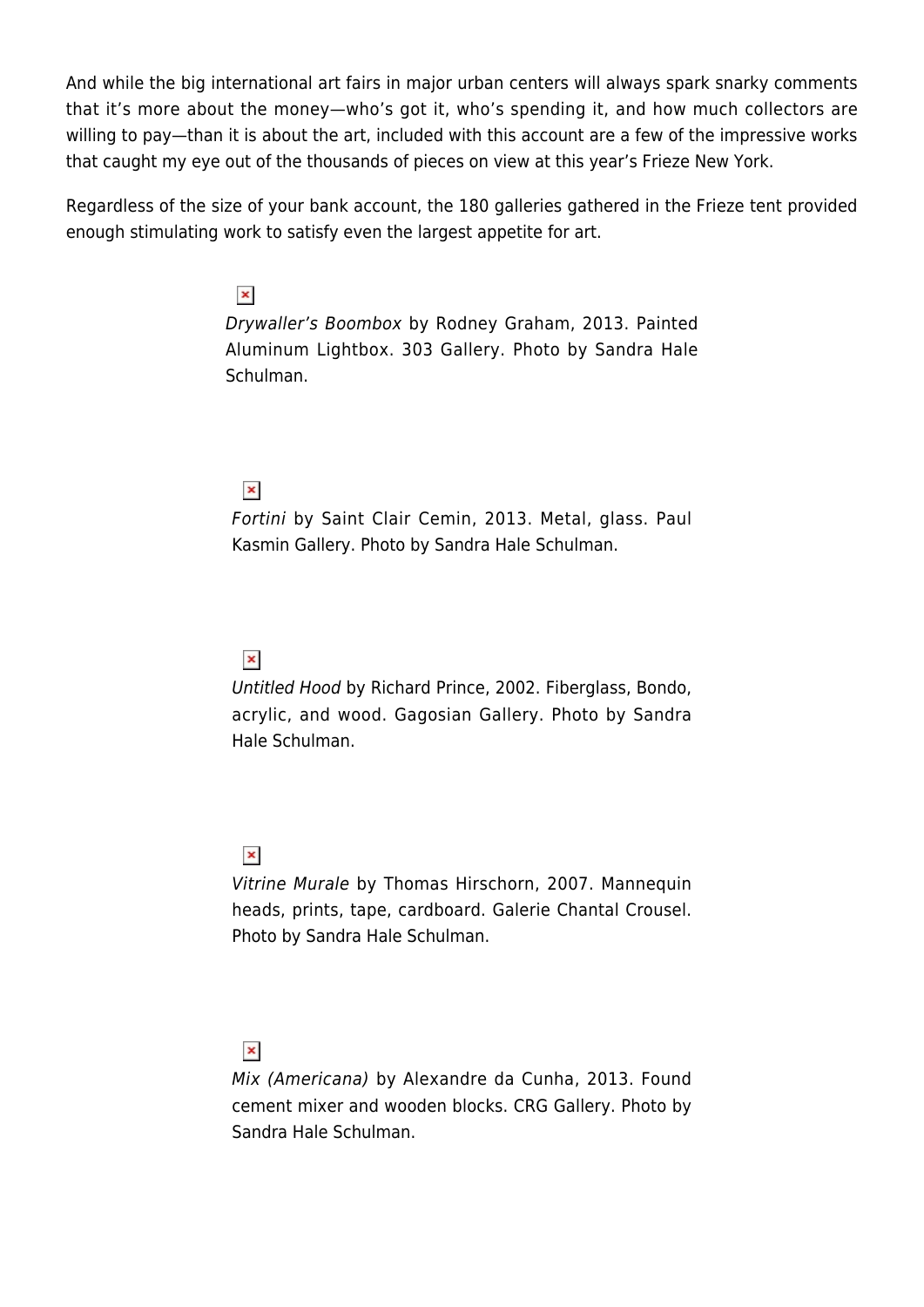$\pmb{\times}$ 

Soundsuit by Nick Cave, 2012. Mixed media. Jack Shainman Gallery. Photo by Sandra Hale Schulman.

## $\pmb{\times}$

Drug Dealers & Movie Stars by Jack Pierson, 2012. Metal, wood, ceramic and plastic. Regen Projects. Photo by Sandra Hale Schulman.

## $\pmb{\times}$

Brenda Exline, Tommy Hilfiger and Dee Hilfiger at Frieze New York. Photo by Sandra Hale Schulman.

**BASIC FACTS: Frieze New York 2013** was presented from May 10 to 13 at Randall's Island in New York City. [friezenewyork.com](http://friezenewyork.com/news/frieze-new-york-2013/)**.**

**Sandra Hale Schulman** is an arts writer, author and filmmaker. She co-founded Spiritual America Gallery with Richard Prince in 1983 and 303 Gallery in 1984. After moving to South Florida and writing on the arts in Miami for a decade, she published an arts weekly in Palm Springs, produced three films and authored three books.

**RELATED:** "[First Look at Frieze New York 2013"](https://hamptonsarthub.com/2013/05/09/first-look-at-frieze-new-york-2013/)

"[Outdoor Sculpture at Frieze New York"](https://hamptonsarthub.com/2013/05/09/outdoor-sculpture-at-frieze-new-york/)

"[Frieze New York 2013 Has Its Own Solar System of Satellite Fairs"](https://hamptonsarthub.com/2013/05/09/frieze-new-york-2013-has-its-own-solar-system-of-satellite-fairs/)

"[Art Basel Miami Beach 2012 Opens](https://hamptonsarthub.com/2012/12/05/art-basel-miami-beach-2012-opens/)"

"[Visual Diary: Art Basel Miami Beach 2012"](https://hamptonsarthub.com/2012/12/12/visual-diary-art-basel-miami-beach-2012/)

 $\mathcal{L}_\text{max}$  and  $\mathcal{L}_\text{max}$  and  $\mathcal{L}_\text{max}$  and  $\mathcal{L}_\text{max}$ 

Want to know what's happening in the Hamptons art community? How about the North Fork or NYC? Visit [HamptonsArtHub.com](https://hamptonsarthub.com/) to find out.

There's plenty of art news, art fair coverage and artists with a Hamptons / North Fork connection.

#### **Hamptons Art Hub. Art Unrestricted.**

 $\mathcal{L}_\text{max}$  and  $\mathcal{L}_\text{max}$  and  $\mathcal{L}_\text{max}$  and  $\mathcal{L}_\text{max}$ 

<sup>© 2013</sup> Hamptons Art Hub LLC. Unauthorized use and/or duplication of this material without